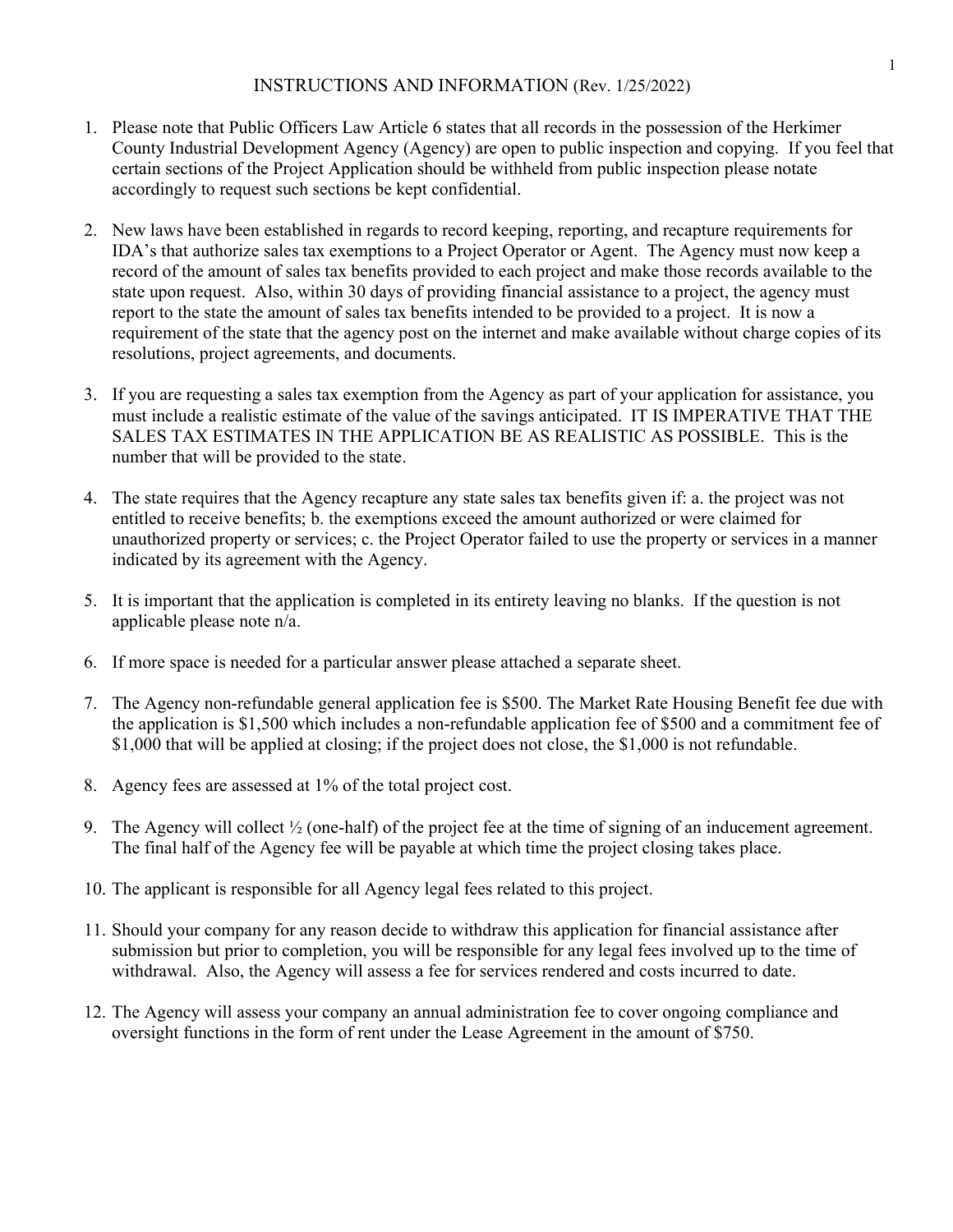

## *APPLICATION TO HERKIMER COUNTY INDUSTRIAL DEVELOPMENT AGENCY FOR FINANCIAL ASSISTANCE*

## **I. APPLICANT INFORMATION:**

| <b>Company Name:</b>                        |                                                                                                                 |  |
|---------------------------------------------|-----------------------------------------------------------------------------------------------------------------|--|
| <b>Address:</b>                             |                                                                                                                 |  |
| <b>Product/Services:</b>                    |                                                                                                                 |  |
| <b>Phone No.:</b>                           |                                                                                                                 |  |
| <b>Email Address:</b>                       |                                                                                                                 |  |
| Fed ID No.:                                 | NAICS Code:                                                                                                     |  |
| <b>Contact Person/Title:</b>                |                                                                                                                 |  |
| <b>Principal Owners/Officers/Directors:</b> | (list owners with 15% or more in equity holdings with percentage ownership)                                     |  |
|                                             | Corporate Structure (attach schematic if Applicant is a subsidiary or otherwise affiliated with another entity) |  |
| <b>Form of Entity:</b>                      |                                                                                                                 |  |
|                                             |                                                                                                                 |  |

| Corporation                                                                                      |
|--------------------------------------------------------------------------------------------------|
| <b>Partnership (General</b><br>and, if applicable,<br>; number of general partners<br>or Limited |
| number of limited partners).                                                                     |
| Limited Liability Company/Partnership (number of members                                         |

| <b>Sole Proprietorship</b> |
|----------------------------|
|----------------------------|

**If a corporation, partnership, limited liability company/partnership:** 

**Place of organization \_\_\_\_\_\_\_\_\_\_\_\_\_\_\_\_\_\_\_\_\_\_\_\_\_\_\_\_\_\_\_\_\_\_\_\_\_\_\_\_\_.** 

**If a foreign organization, is the Applicant authorized to do business in the State of New**  York? \_\_\_\_\_\_\_\_.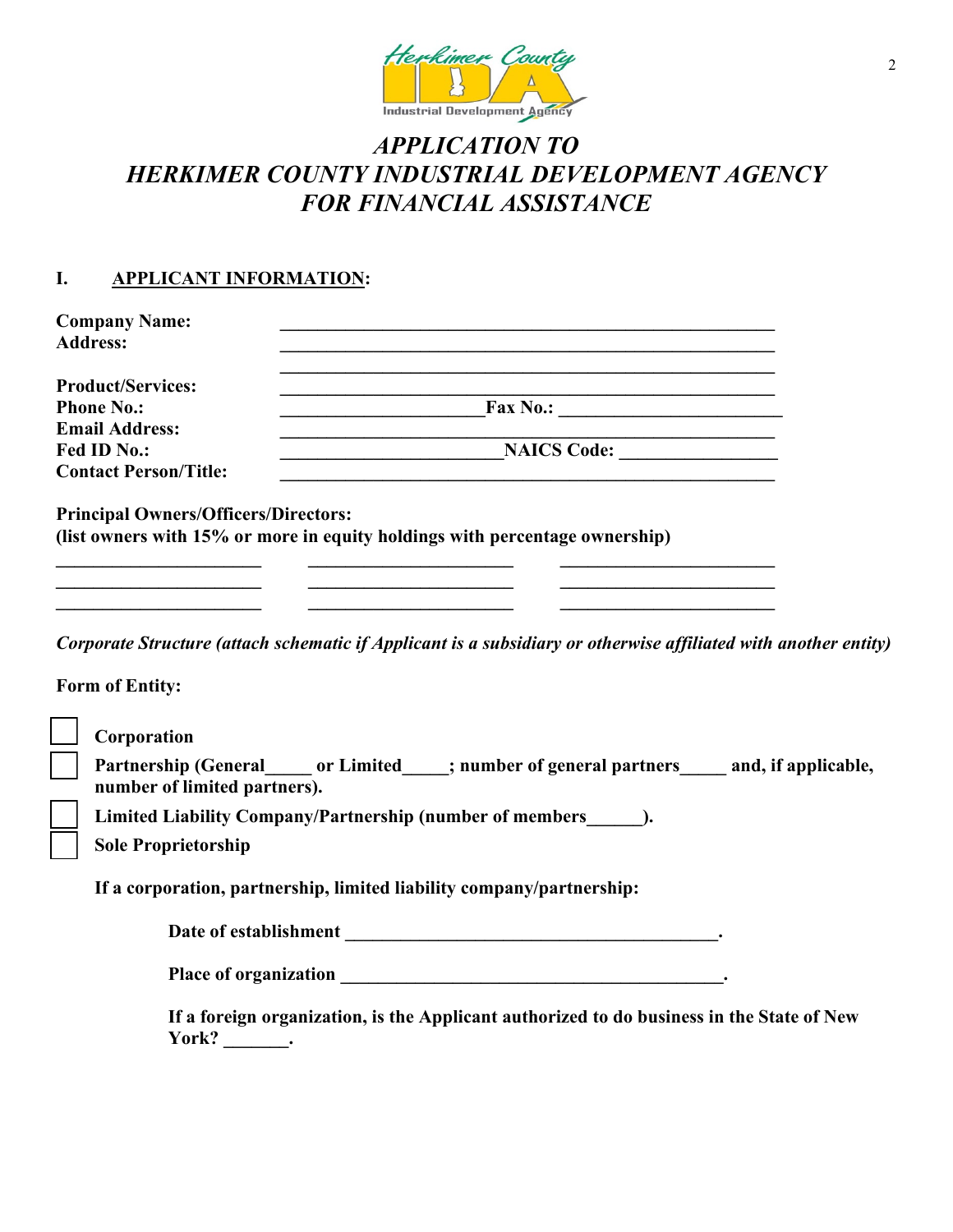#### **APPLICANTS' COUNSEL:**

| Name:<br><b>Address:</b>                           |  |
|----------------------------------------------------|--|
| <b>Phone No.:</b><br><b>Telefax No.:</b><br>Email: |  |
|                                                    |  |

#### П. **PROJECT INFORMATION:**

Describe the proposed project, acquisition, construction or reconstruction in as much detail as A) possible.

**Project Description (check all applicable)**  $B)$ 

| <b>Manufacturing</b>                |
|-------------------------------------|
| $\Box$ Warehousing/Distribution     |
| $\Box$ Tourism Destination Facility |
| $\Box$ Retail*                      |
| $\Box$ Other – Specify              |

\*If the Project has a retail component, please complete part VII of this application – the Retail Questionnaire.

C) Name of all sub-lessees or other occupants of the facility:

D) Principals of any sub-lessee or occupant.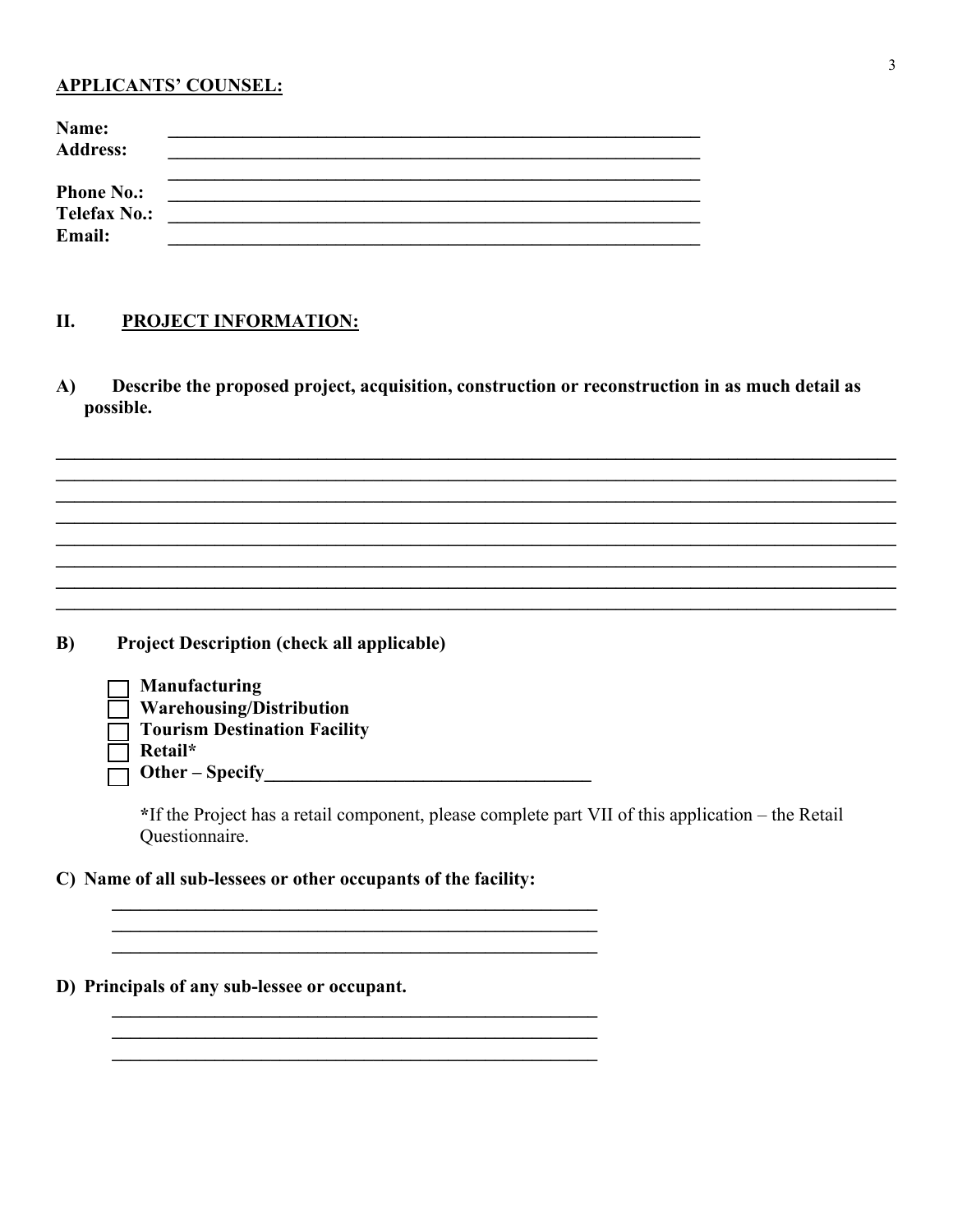#### **III. COST BENEFIT ANALYSIS:**

**A) Estimate Project Costs (where applicable)**

| 1. Land                    |  |
|----------------------------|--|
| 2. Building                |  |
| <b>3. Renovation Costs</b> |  |
| 4. Machinery and Equipment |  |
| 5. Soft Costs              |  |
| 6. Legal Costs             |  |
| 7. Other (specify)         |  |

**Of the above amount, total dollar value of labor and materials to be sourced within the Mohawk Valley Regional Economic Development Council Region (Herkimer, Oneida, Fulton, Montgomery, Schoharie, Otsego Counties) \$\_\_\_\_\_\_\_\_\_\_\_\_\_\_** 

**B) Financing (Source of funds where applicable)**

| <b>Bank</b>                    |  |
|--------------------------------|--|
| <b>Private Funds Invested</b>  |  |
| <b>Industrial Revenue Bond</b> |  |
| <b>Other</b>                   |  |
| Total (should equal III. A)    |  |

**C) Financial Assistance Requested (Proposed Benefit Estimates) (Please note n/a in any line where you are not seeking assistance)** 

| Type of Financing: $\Box$<br>$\Box$ Tax-Exempt<br>$\Box$ Taxable                          | <b>Straight Lease</b> |
|-------------------------------------------------------------------------------------------|-----------------------|
| <b>Amount of Bonds Requested:</b>                                                         |                       |
| <b>Amount of New Mortgage (s) required for project:</b>                                   |                       |
| <b>Project-Related Costs Subject to Sales Tax:</b>                                        |                       |
| <b>Estimated Value of Tax Exemptions:</b>                                                 |                       |
| 1. NYS Sales and Compensating Use Tax<br>(State $4\%$ + Local $4.25\%$ = Total $8.25\%$ ) |                       |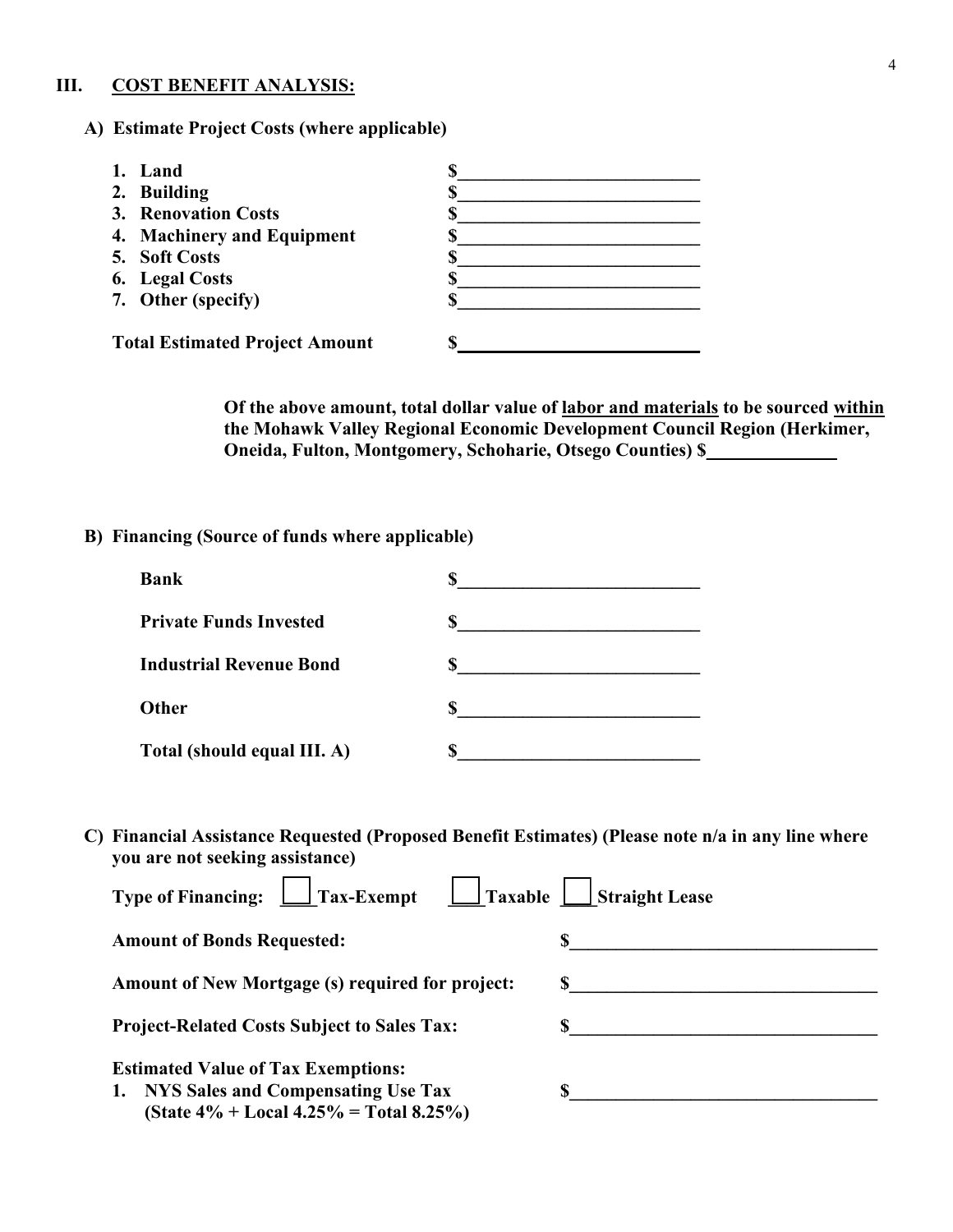| 2. Mortgage Recording Taxes<br>(1% of total proposed mortgage amount)                                                                                                            |  |
|----------------------------------------------------------------------------------------------------------------------------------------------------------------------------------|--|
| 3. Real Property Tax Exemptions<br>(See "Property Tax Exemption" table below,<br><b>Column C minus Column B.</b><br>The Agency can assist with this estimation at your request.) |  |
| 4. Estimated interest savings on Issuance by the<br><b>Agency of Industrial Revenue Bonds</b>                                                                                    |  |
| <b>Total Estimated Value of Tax Exemptions</b>                                                                                                                                   |  |

5

#### **D.) Real Property Tax Exemption**

Please use the table below to list estimated real property exemption by year. In 'Column A' enter the tax revenue generated by all applicable parcels absent a project. Typically, this value is calculated for the current year and then escalated at 2% per year for the duration of the would-be PILOT term. In 'Column B' enter the estimated value of the PILOT payments for each year through the duration of the PILOT term. In 'Column C' enter the property taxes that the Project would otherwise pay, but-for the PILOT abatement, on the full assessed value. Typically, this value is calculated for the current year and then escalated at 2% a year for the PILOT term. Each column should have an equal number of entries for the entire length of the of PILOT.

| Year           | Column A                 | Column B                        | Column C                           |
|----------------|--------------------------|---------------------------------|------------------------------------|
|                | Property Tax Without the | <b>Estimated PILOT Payments</b> | <b>Estimated Property Taxes on</b> |
|                | Project                  |                                 | Full Assessment                    |
| $\mathbf{1}$   |                          |                                 |                                    |
| $\overline{2}$ |                          |                                 |                                    |
| $\overline{3}$ |                          |                                 |                                    |
| $\overline{4}$ |                          |                                 |                                    |
| 5              |                          |                                 |                                    |
| 6              |                          |                                 |                                    |
| $\overline{7}$ |                          |                                 |                                    |
| $\,8\,$        |                          |                                 |                                    |
| 9              |                          |                                 |                                    |
| 10             |                          |                                 |                                    |
| $11\,$         |                          |                                 |                                    |
| 12             |                          |                                 |                                    |
| 13             |                          |                                 |                                    |
| 14             |                          |                                 |                                    |
| 15             |                          |                                 |                                    |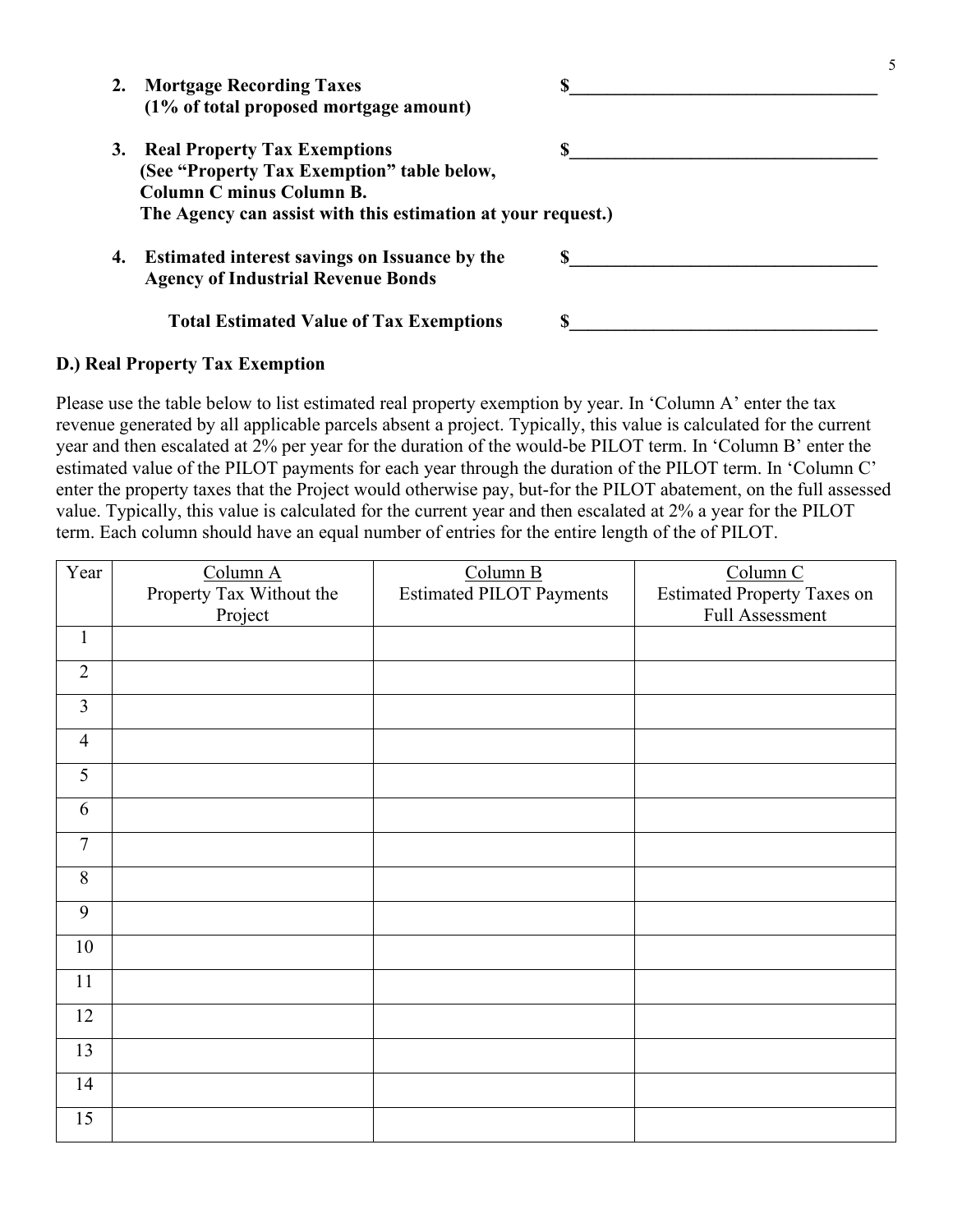| 16             |  |  |
|----------------|--|--|
| 1 <sub>7</sub> |  |  |
| 18             |  |  |
| 19             |  |  |
| 20             |  |  |

6

Attach more sheets as necessary.

Column A: The amount of tax due in each year if the Project that is the subject of this application does not occur.

Column B: The estimated PILOT amounts for each year.

Column C: The hypothetical value of property tax payments as if the Project moves forward and the property is fully taxable.

#### **E.) Employment Information/Job Creation**

*The Agency uses the following standard when reporting FTE – Full Time Equivalent jobs: Full-time equivalent is a ratio that compares the number of hours worked during a pay period by an employee to the number of work hours during the pay period that equates to full time employment. For example, an employee who works hours equal to full time is 1.0 FTE. An employee who works half the hours of full-time employment is 0.5 FTE, while an employee that works one-third the hours of full-time employment would be considered .3 FTE. Please contact the Agency for assistance if needed.*

#### **Please estimate the number of jobs (both retained and created) associated with the operations of the Project subject to this application:**

| <b>Previous Year</b> | <b>Current Year</b> | $\sqrt{Var}$ 1 | <b>Vear 2</b> | Year 3 |
|----------------------|---------------------|----------------|---------------|--------|
|                      |                     |                |               |        |
|                      |                     |                |               |        |

For year 3, total number of jobs retained: FTE

For year 3, total number of jobs created: FTE

#### **For the jobs that will be** *created and retained* **as a result of this project, please provide more information below.**

The tables below capture the number of jobs created and retained in the first three years of operations as the Project reaches employment stability. Do not include construction phase employment below. Also note, the following tables should be **cumulative.** In other words, jobs that are created in Year 1 and expected to be retained through Year 3, should be included in each of the three tables below. Therefore, in most cases, job counts in Year 3 should be greater than, or equal to, jobs in Year 1.

In the 'Description' tab please enter the job title for each position. In the 'NAICS Code' column enter the NAICS code associated with each position. If NAICS Code is unknown, please use the keyword search function in the following link to find the most appropriate code: [https://www.census.gov/naics/.](https://www.census.gov/naics/) Enter the **cumulative** job count and the average salary for each position in the 'Count' and 'Average Salary' columns respectively. Attached additional sheets as needed.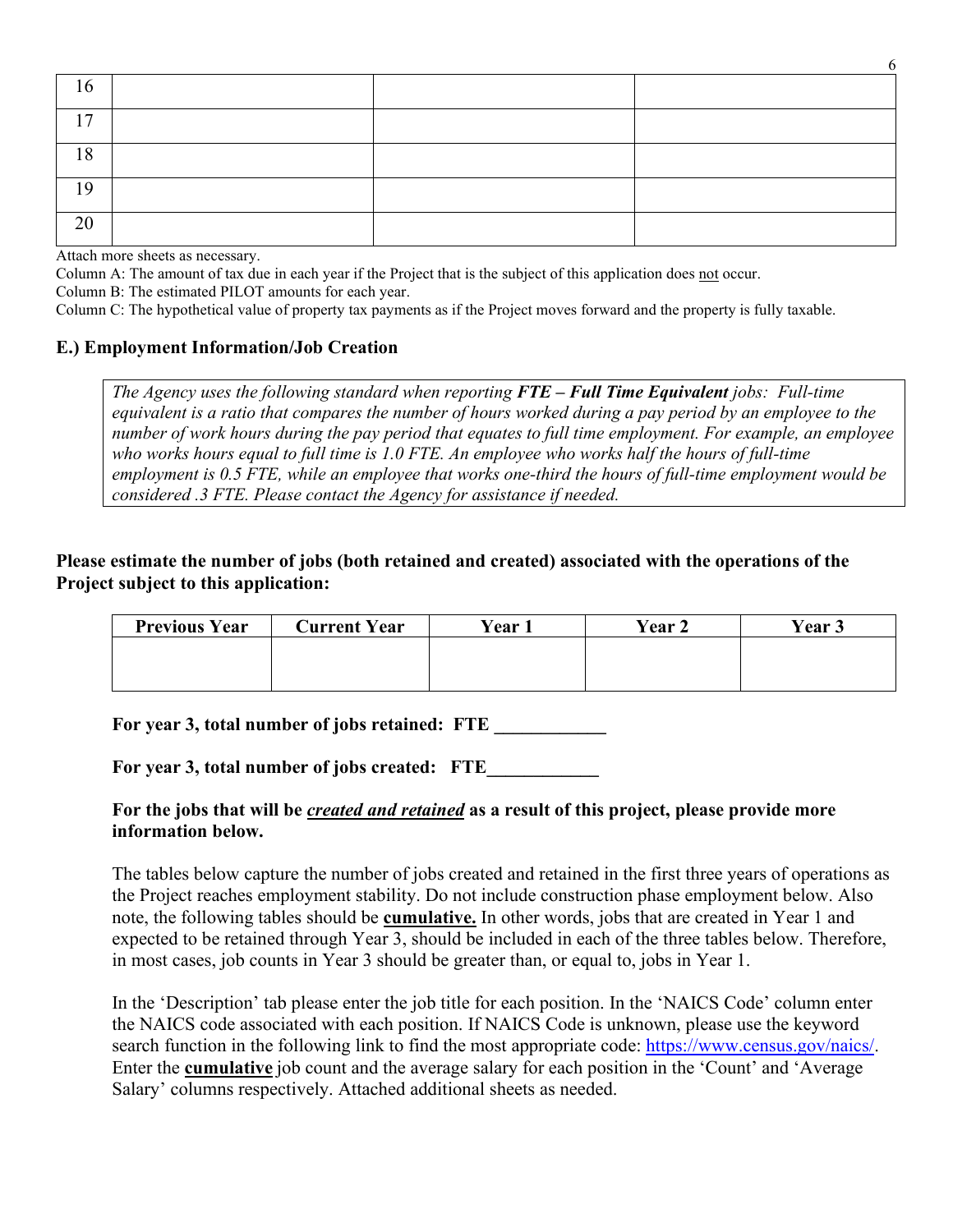#### **Year 1**

| <b>Description</b> | <b>NAICS Code</b> | <b>Job Count</b> | <b>Average Salary</b> |
|--------------------|-------------------|------------------|-----------------------|
|                    |                   |                  |                       |
|                    |                   |                  |                       |
|                    |                   |                  |                       |
|                    |                   |                  |                       |

## **Year 2**

| <b>Description</b> | <b>NAICS Code</b> | <b>Job Count</b> | <b>Average Salary</b> |
|--------------------|-------------------|------------------|-----------------------|
|                    |                   |                  |                       |
|                    |                   |                  |                       |
|                    |                   |                  |                       |
|                    |                   |                  |                       |

#### **Year 3 (Stabilization and thereafter)**

| <b>Description</b> | <b>NAICS Code</b> | <b>Job Count</b> | <b>Average Salary</b> |
|--------------------|-------------------|------------------|-----------------------|
|                    |                   |                  |                       |
|                    |                   |                  |                       |
|                    |                   |                  |                       |
|                    |                   |                  |                       |

Note: Enter the entire created/retained job count for the Project in Year 3, even if full employment won't occur until a later year.

**\_\_\_\_\_\_\_\_\_\_\_\_\_\_\_\_\_\_\_\_\_\_\_\_\_\_\_\_\_\_\_\_\_\_\_\_\_\_\_\_\_\_\_\_\_\_\_\_\_\_\_\_\_\_\_\_\_\_\_\_\_\_\_\_\_\_\_\_\_\_\_\_\_\_\_\_\_\_\_\_\_\_ \_\_\_\_\_\_\_\_\_\_\_\_\_\_\_\_\_\_\_\_\_\_\_\_\_\_\_\_\_\_\_\_\_\_\_\_\_\_\_\_\_\_\_\_\_\_\_\_\_\_\_\_\_\_\_\_\_\_\_\_\_\_\_\_\_\_\_\_\_\_\_\_\_\_\_\_\_\_\_\_\_\_ \_\_\_\_\_\_\_\_\_\_\_\_\_\_\_\_\_\_\_\_\_\_\_\_\_\_\_\_\_\_\_\_\_\_\_\_\_\_\_\_\_\_\_\_\_\_\_\_\_\_\_\_\_\_\_\_\_\_\_\_\_\_\_\_\_\_\_\_\_\_\_\_\_\_\_\_\_\_\_\_\_\_** 

#### **Please note any proposed fringe benefits for jobs to be created by job title.**

### **F.) Other Benefits**

In this section, please list any other public and/or private benefits associated with the Project. Wherever possible, please quantify those benefits. (If necessary, please use an attachment to describe and quantify those amounts for each year of the PILOT.) Examples of such quantifiable benefits would include hotel occupancy tax, retail sales tax, host community benefit payments, etc. Please also describe any non-quantifiable benefits if applicable.

**\_\_\_\_\_\_\_\_\_\_\_\_\_\_\_\_\_\_\_\_\_\_\_\_\_\_\_\_\_\_\_\_\_\_\_\_\_\_\_\_\_\_\_\_\_\_\_\_\_\_\_\_\_\_\_\_\_\_\_\_\_\_\_\_\_\_\_\_\_\_\_\_\_\_\_\_\_\_\_\_\_\_\_\_\_\_\_\_\_ \_\_\_\_\_\_\_\_\_\_\_\_\_\_\_\_\_\_\_\_\_\_\_\_\_\_\_\_\_\_\_\_\_\_\_\_\_\_\_\_\_\_\_\_\_\_\_\_\_\_\_\_\_\_\_\_\_\_\_\_\_\_\_\_\_\_\_\_\_\_\_\_\_\_\_\_\_\_\_\_\_\_\_\_\_\_\_\_** 

#### **Other Public Benefits: \_\_\_\_\_\_\_\_\_\_\_\_\_\_\_\_\_\_\_\_\_\_\_\_\_\_\_\_\_\_\_\_\_\_\_\_\_\_\_\_\_\_\_\_\_\_\_\_\_\_\_\_\_\_\_\_\_\_\_\_\_\_\_\_\_\_**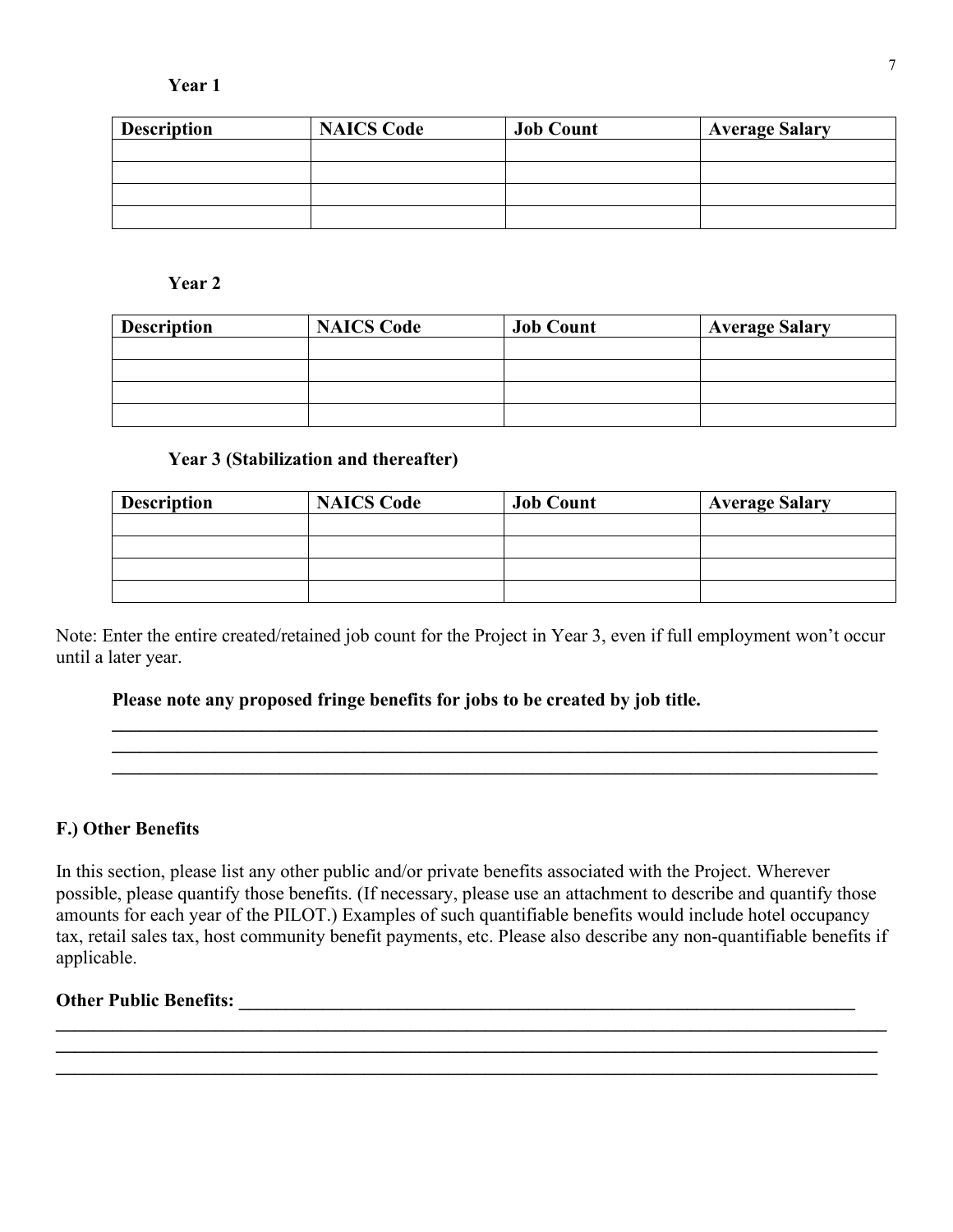As with public benefits, please list any quantifiable or non-quantifiable benefits that accrue to private individuals (royalty payments, solar lease payments, etc.)

# **Other Private Benefits: \_\_\_\_\_\_\_\_\_\_\_\_\_\_\_\_\_\_\_\_\_\_\_\_\_\_\_\_\_\_\_\_\_\_\_\_\_\_\_\_\_\_\_\_\_\_\_\_\_\_\_\_\_\_\_\_\_\_\_\_\_\_\_\_\_\_**

| IV.          | ,我们也不会有什么。""我们的人,我们也不会有什么?""我们的人,我们也不会有什么?""我们的人,我们也不会有什么?""我们的人,我们也不会有什么?""我们的人<br>PROJECT LOCATION/UTILITIES/IMPACT:                                                                                                             |  |  |
|--------------|------------------------------------------------------------------------------------------------------------------------------------------------------------------------------------------------------------------------------------|--|--|
| A)           | <b>Project Address:</b><br><u> 1990 - Johann Barbara, martin a</u>                                                                                                                                                                 |  |  |
| B)           | <b>Are Utilities on Site</b><br>Electric<br>Sanitary/Storm Sewer<br>Water $\Box$                                                                                                                                                   |  |  |
| $\mathbf{C}$ |                                                                                                                                                                                                                                    |  |  |
| D)           | Zoning of Project Site: Current: Proposed: Proposed:                                                                                                                                                                               |  |  |
| E)           | Are any variances needed:<br><u>Notice</u> any variances needed:                                                                                                                                                                   |  |  |
| $\bf{F}$     |                                                                                                                                                                                                                                    |  |  |
| G)           | Will the Project result in the removal of a plant or facility of the Applicant from one area of the                                                                                                                                |  |  |
| H            | Will the Project result in the removal of a plant or facility of another proposed occupant of the<br>Project from one area of the State of New York to another area of the State of New                                            |  |  |
| $\mathbf{D}$ | Will the Project result in the abandonment of one or more plants or facilities located in the State of                                                                                                                             |  |  |
|              | If you answered yes to G-H or I please indicate whether the project is reasonably necessary for the<br>company to maintain its competitive position in the industry. Please explain in detail. Attach<br>supporting documentation. |  |  |

**\_\_\_\_\_\_\_\_\_\_\_\_\_\_\_\_\_\_\_\_\_\_\_\_\_\_\_\_\_\_\_\_\_\_\_\_\_\_\_\_\_\_\_\_\_\_\_\_\_\_\_\_\_\_\_\_\_\_\_\_\_\_\_\_\_\_\_\_\_\_\_\_\_\_\_\_\_\_\_\_\_\_\_\_**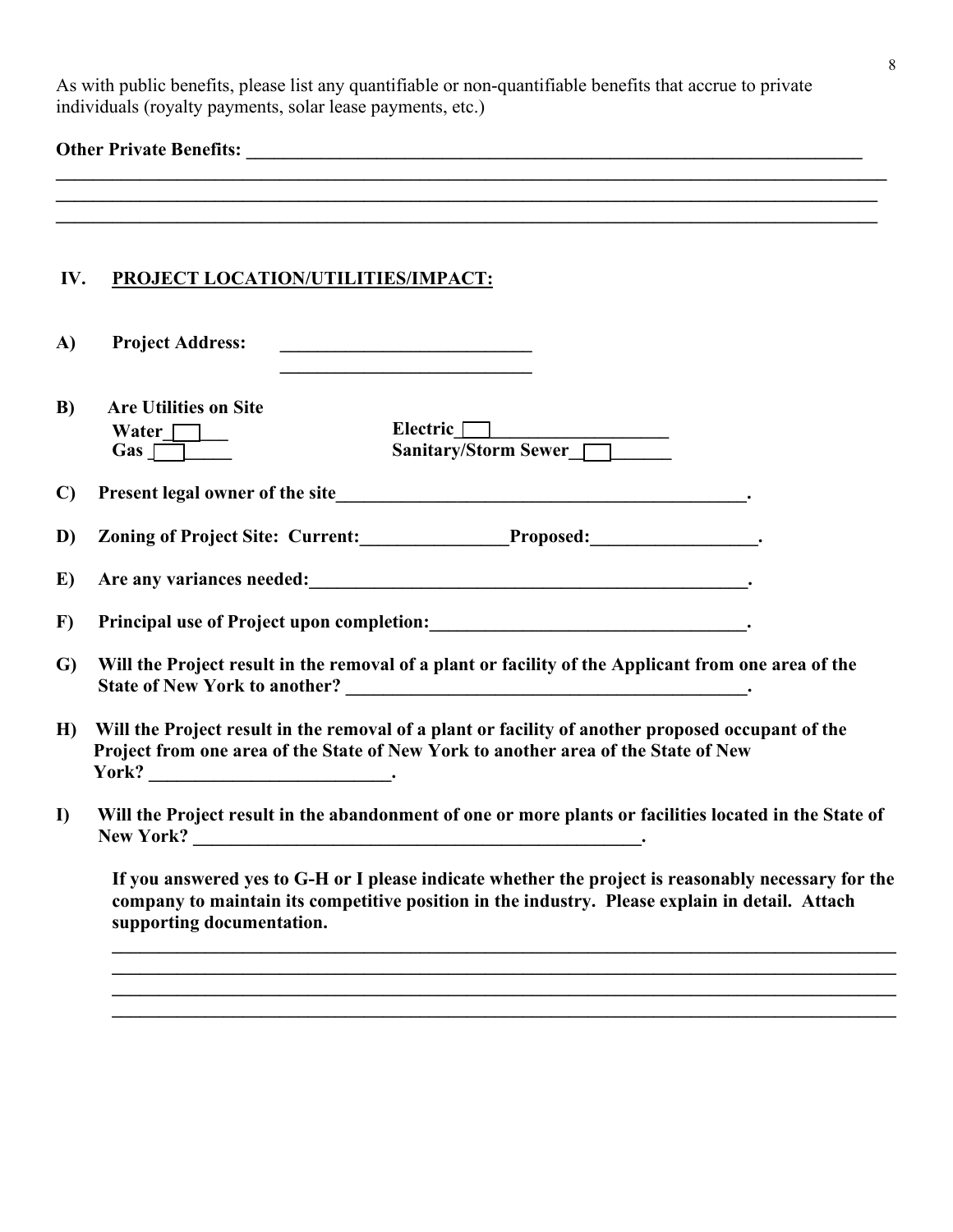#### **V. REPRESENTATIONS BY THE APPLICANT:**

**The Applicant understands and agrees with the Agency as follows:** 

- **A.) Job Listings. In accordance with Section 858-b(2) of the New York General Municipal Law, the Applicant understands and agrees that, if the Project receives any Financial Assistance from the Agency, except as otherwise provided by collective bargaining agreements, new employment opportunities created as a result of the Project will be listed with the New York State Department of Labor Community Services Division (the "DOL") and with the administrative entity (collectively with the DOL, the "JTPA Entities") of the service delivery area created by the federal job training partnership act (Public Law 97-300) ("JTPA") in which the Project is located. The IDA encourages to the fullest extent possible, the hiring of local labor for all construction projects.**
- **B.) Annual Sales Tax Filings. In accordance with Section 874(8) of the New York General Municipal Law, the Applicant understands and agrees that, if the Project receives any sales tax exemptions as part of the Financial Assistance from the Agency. In accordance with Section 874(8) of the General Municipal Law, the Applicant agrees to file, or cause to be filed, with the New York State Department of Taxation and Finance, the annual form prescribed by the Department of Taxation and Finance, describing the value of all sales tax exemptions claimed by the Applicant and all consultants or subcontractors retained by the Applicant. A copy of such form should be provided to the Agency annually upon submission to the State.**
- **C.) Sales Tax Tracking. The Applicant understands and agrees that, if the Project receives any sales tax exemptions as part of the Financial Assistance that they will submit to the Agency, a quarterly tracking form (form will be provided) listing all sales tax savings incurred to allow for the Agency to monitor and report to the State as required.**
- **D.) Recapture of Benefits. The Applicant understands and agrees that the benefits received from tax abatements/exemptions shall be subject to recapture in accordance with the Agency's tax exemption policy. The Agency reserves the right to include in the transaction documents the recapturing of the total value of real property/sales tax exemptions approved for a Project if any of the following conditions arise:** 
	- **a. The Project Facility as defined in the PILOT/Lease Agreement is sold or closed and the Applicant leaves or departs Herkimer County.**
	- **b. There is a significant change in the use of the Project Facility and/or business activities of the Applicant.**
	- **c. There is a significant reduction in the number of full/part-time jobs at the Project Facility in comparison to what was estimated in the Applicant's Project Application that are not reflective of the Applicant's normal business cycle or national economic conditions.**
	- **d. The Applicant fails to fully comply with all periodic and/or annual reporting requirements of the Agency, State or Federal government.**
	- **e. The Applicant failed to achieve any minimal new job creation figures specified by and within the time frames specified by the Agency**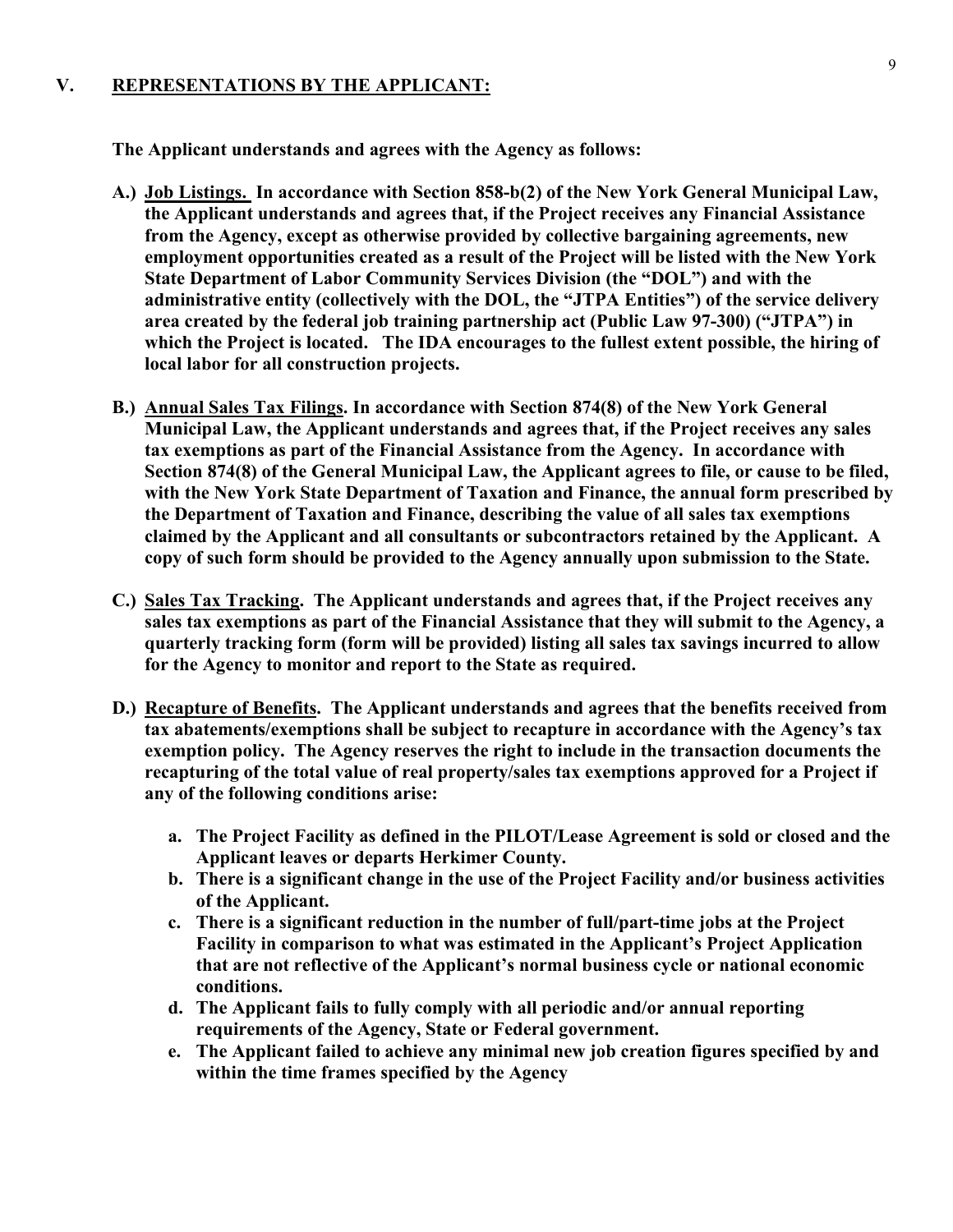**E.) Annual Employment Reports. The Applicant understands and agrees that, if the Project receives any Financial Assistance from the Agency, the Applicant agrees to file, or cause to be filed, with the Agency, on an annual basis, reports regarding the number of people employed at the project site in addition to any additional project information as may be required. The Chief Executive Office shall submit to the Agency prior to February 1st of each year, a written certification setting forth:**

**a. Number of full-time equivalent employees at the Project location as of the last date of the prior year**

**b. Number of construction jobs during the fiscal year as a result of the Project**

**F.) Absence of Conflicts of Interest. The Applicant has received from the Agency a list (see pages 14&15) of the members, officers and employees of the Agency. No member, officers or employee of the Agency has an interest, whether direct or indirect, in any transaction contemplated by this Application, except as hereinafter described:** 

**\_\_\_\_\_\_\_\_\_\_\_\_\_\_\_\_\_\_\_\_\_\_\_\_\_\_\_\_\_\_\_\_\_\_\_\_\_\_\_\_\_\_\_\_\_\_\_\_\_\_\_\_\_\_\_\_\_\_\_\_\_\_\_\_\_\_\_\_\_\_\_\_\_\_\_\_\_\_\_\_ \_\_\_\_\_\_\_\_\_\_\_\_\_\_\_\_\_\_\_\_\_\_\_\_\_\_\_\_\_\_\_\_\_\_\_\_\_\_\_\_\_\_\_\_\_\_\_\_\_\_\_\_\_\_\_\_\_\_\_\_\_\_\_\_\_\_\_\_\_\_\_\_\_\_\_\_** 

## **VI. RETAIL QUESTIONNAIRE (if applicable):**

(To be completed be Applicant indicated retail component of the Project in Part II, Question B of this application).

**A.) Will any portion of the Project (including that portion of the cost to be financed from equity or sources other than Agency financing) consist of facilities or property that are or will be primarily used in making retail sales to customers who personally visit the Project?** 

**YES \_\_\_\_\_\_\_\_ NO\_\_\_\_\_\_\_\_** 

**For purposes of Question A, the term "retail sales" means (i) sales by a registered vendor under Article 28 of Tax Law of the State of New York (the "Tax Law") primarily engaged in the retail sale of tangible personal property (as defined in Section 1101(b)(4)(i) of the Tax Law), or (ii) sales of a service to customers who personally visit the Project.**

**B.) If the answer to Question A is YES, what percentage of the cost of the Project (including that portion of the cost to be financed from equity or sources other than Agency financing) will be expended on such facilities or property primarily used in making retail sales of goods or services to customers who personally visit the Project?**

 $\frac{0}{0}$ 

**C.) If the answer to Question A is YES, and the amount entered for Question B is greater than 33.33%, indicate whether any of the following apply to the Project:** 

**1. Is the Project likely to attract a significant number of visitors from outside the economic development region (i.e., Onondaga and Albany Counties) in which the Project is or will be located?**

| VFC<br>ı.<br>-- | $\overline{\phantom{a}}$<br>$\sim$ |  |
|-----------------|------------------------------------|--|
|                 |                                    |  |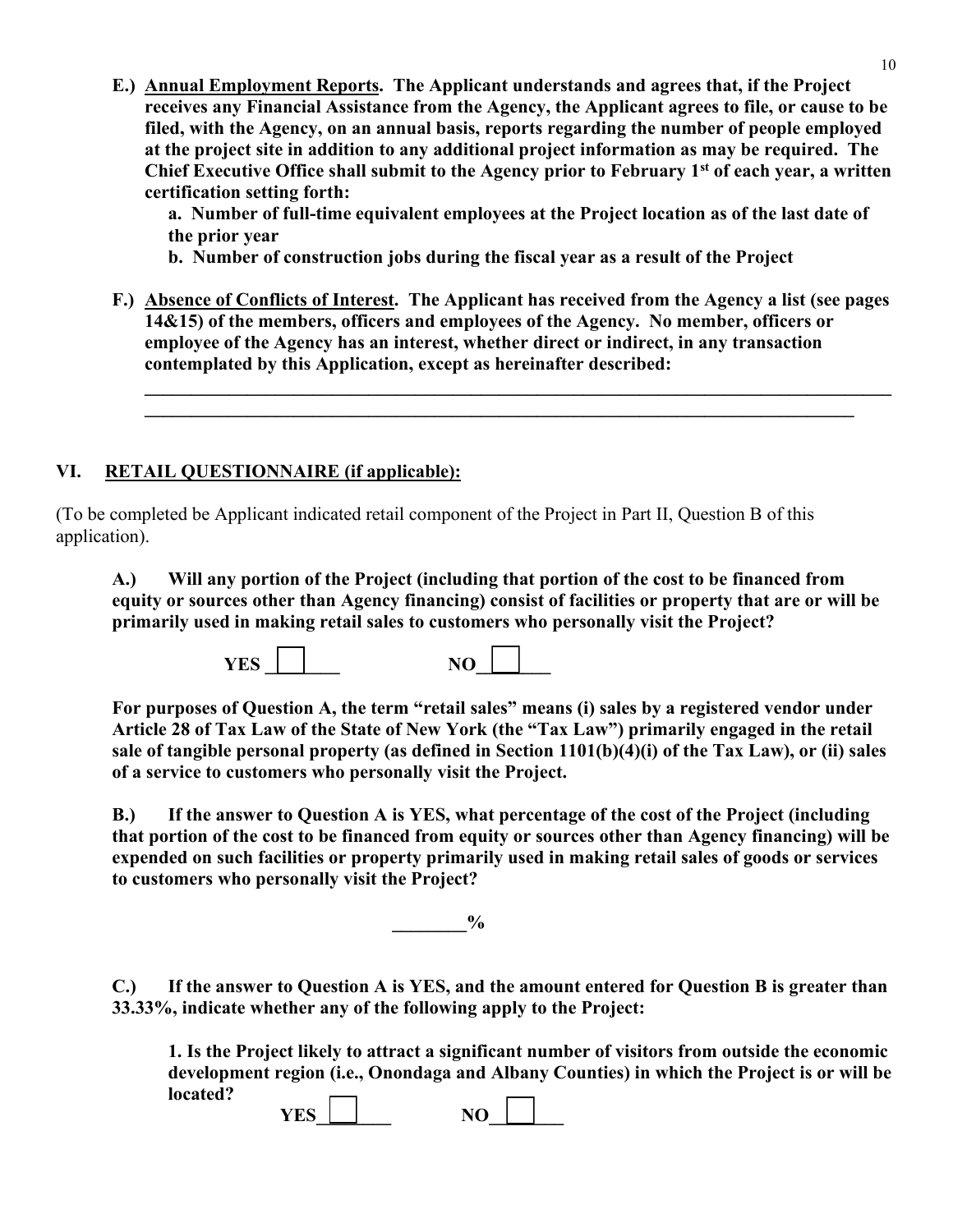**2. Is the predominant purpose of the Project to make available goods or services which would not, but for the Project, be reasonably accessible to the residents of the city, town or village within which the Project will be located, because of a lack of reasonably accessible retail trade facilities offering such goods or services?**



**3. Will the Project be located in one of the following: (a) an area designated as an empire zone pursuant to Article 18-B of the General Municipal Law; or (b) a census tract or block numbering area (or census tract or block numbering area contiguous thereto) which, according to the most recent census data, has (i) a poverty rate of at least 20% for the year in which the data relates, or at least 20% of the households receiving public assistance, and (ii) an unemployment rate of at least 1.25 times the statewide unemployment rate for the year to which the data relates?**



**If the answer to any of the subdivisions 1 through 3 of Question C is YES, attach details.** 

**D.) If the answer to any of the subdivisions 2 through 3 of Question C is YES, will the Project preserve permanent, private sector jobs or increase the overall number of permanent, private sector jobs in the State of New York? If YES, attach details.**



**E.) State percentage of the Applicant's annual gross revenues comprised of each of the following:** 

Retail Sales:  $\%$  Services:  $\%$ 

**F.) State percentage of Project premises utilized for same:**

Retail Sales:  $\%$  Services:  $\%$ 

### **VII. FINANCIAL INFORMATION (attach the following):**

- **1. Financial Statements for the last three fiscal years.**
- **2. Proforma balance sheet as at start of operations at project site.**
- **3. Projected profit and loss statements for first two years of operation at project site.**
- **4. Projected "cash flow" statement, by quarters, for first year of operation at project site.**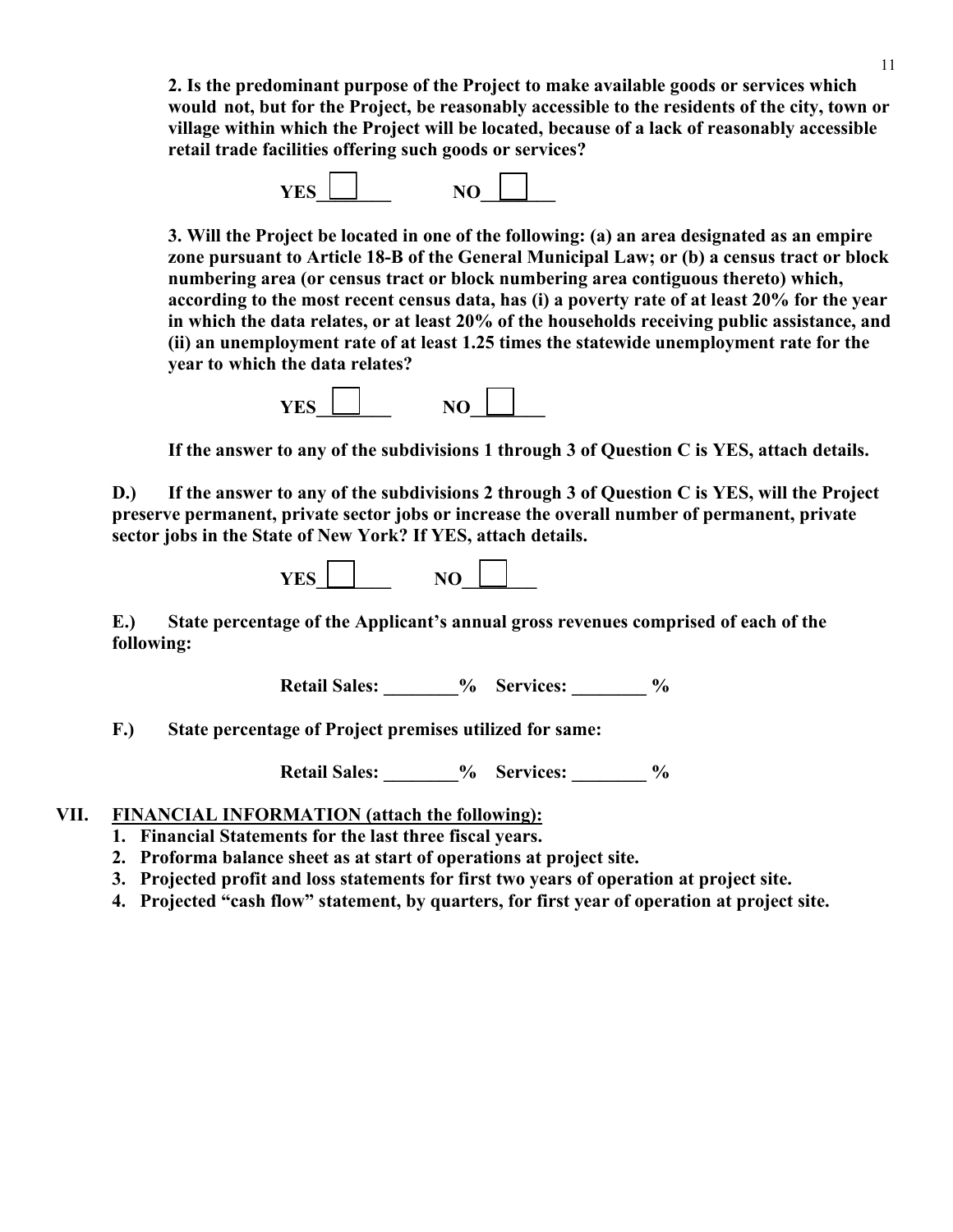**The Applicant and the individual executing this Application on behalf of the applicant acknowledge that the Agency will rely on the representations made herein when acting on this application and hereby represent that the statements made herein do not contain any untrue statement of a material fact and do not omit to state a material fact necessary to make the statements contained herein not misleading.** 

| Applicant: Applicant and Applicant and Applicant and Applicant and Applicant and Applicant and Applicant and Applicant and Applicant and Applicant and Applicant and Applicant and Applicant and Applicant and Applicant and A |
|--------------------------------------------------------------------------------------------------------------------------------------------------------------------------------------------------------------------------------|
| Date:<br><u> 1980 - Jan Salam Barat, masjid a shekara ta 1980 a shekara ta 1980 a shekara ta 1980 a shekara ta 1980 a shek</u>                                                                                                 |
| By:                                                                                                                                                                                                                            |
| Name:<br><u> 1989 - Andrea State Barbara, poeta esta</u>                                                                                                                                                                       |
| Title:                                                                                                                                                                                                                         |

**Submit this application with a general application fee of \$500.00. If this application is for Market Rate Housing Benefits, please submit \$1,500.00 which includes a non-refundable application fee of \$500.00 and a commitment fee of \$1,000.00 that will be applied at closing; if the project does not close the \$1,000.00 is not refundable. Make check payable to: Herkimer County Industrial Development Agency, 420 E. German Street, Suite 101A, Herkimer, New York 13350, to the attention of John J. Piseck, Jr., Executive Director. The Agency will collect ½ (one-half) of its Project Fee at the time of the signing of an inducement agreement. The final half of the Agency fee will be payable at which time the HCIDA takes title to the Facility, or upon issuance of bonds. The applicant will also be responsible for all HCIDA legal fees related to this project. Should your company for any reason decide to withdraw this application for financial assistance after submission but prior to completion, you will be responsible for any legal fees involved to that point. In addition, the Agency will assess a fee for services rendered and costs incurred.** 

*Agency fees will be assessed at 1% of the total project cost.*

**The Agency will assess your company an annual administration fee in the form of rent under the Lease Agreement in the amount of \$750.00.** 

**Please call 315-866-3000 with any questions**

*"This institution is an equal opportunity provider, employer and lender"*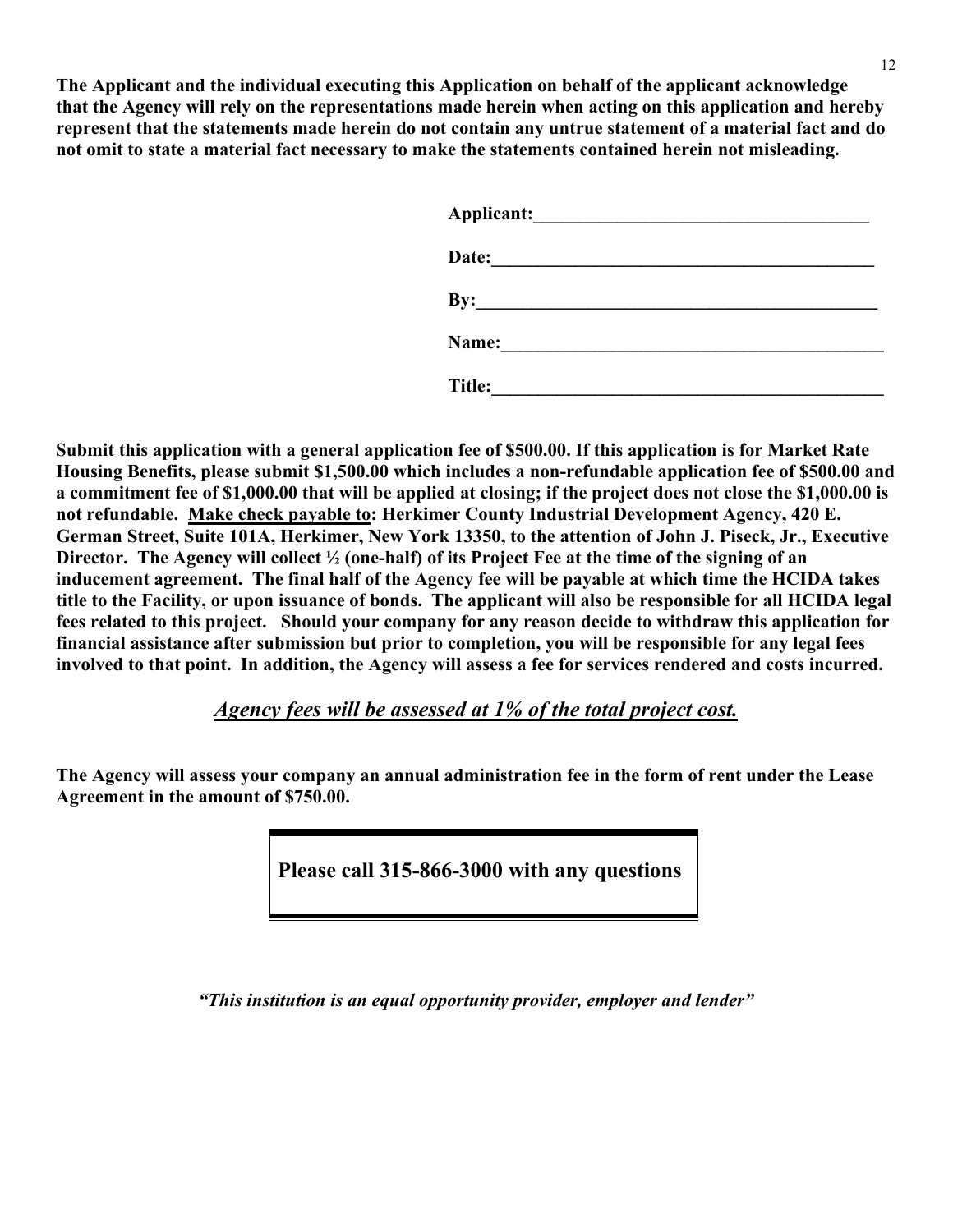#### **HOLD HARMLESS AGREEMENT**

**Applicant hereby releases the Herkimer County Industrial Development Agency and the members, officers, servants, agents and employees thereof (the "Agency") from, agrees that the Agency shall not be liable for and agrees to indemnify, defend and hold the Agency harmless from and against any and all liability arising from expense incurred by (A) the Agency's examination and processing of, and action pursuant to or upon, the attached Application, regardless of whether or not the Application or the Project described therein or the tax exemptions and other Assistance requested therein are favorably acted upon by the Agency, (B) the Agency's acquisition, construction and/or installation of the Project described therein and (C) any further action taken by the Agency with respect to the Project; including without limiting the generality of the foregoing, all causes of action and attorneys' fees and any other expenses incurred in defending any suits or actions which may arise as a result of any of the foregoing.** 

| (Applicant)                 |
|-----------------------------|
| (Date)                      |
| $\left(\frac{By}{B}\right)$ |
| (Name)                      |
| (Title)                     |

#### **STATE OF NEW YORK ) )ss.: COUNTY OF \_\_\_\_\_\_\_\_\_\_\_ )**

On the \_\_\_\_ day of \_\_\_\_\_\_\_\_, in the year 20\_\_\_, before me, the undersigned a Notary Public in **and for said State, personally appeared \_\_\_\_\_\_\_\_\_\_\_\_\_\_\_\_\_\_\_\_\_, personally known to me or proved to me on the basis of satisfactory evidence to be the individual whose name is subscribed to the within instrument and acknowledged to me that he/she executed the same in his/her capacity, and that by his/her signature on the instrument, the individuals, or the person or behalf of which the individuals acted, executed this instrument.**

 **Notary Public** 

 $\frac{1}{2}$  ,  $\frac{1}{2}$  ,  $\frac{1}{2}$  ,  $\frac{1}{2}$  ,  $\frac{1}{2}$  ,  $\frac{1}{2}$  ,  $\frac{1}{2}$  ,  $\frac{1}{2}$  ,  $\frac{1}{2}$  ,  $\frac{1}{2}$  ,  $\frac{1}{2}$  ,  $\frac{1}{2}$  ,  $\frac{1}{2}$  ,  $\frac{1}{2}$  ,  $\frac{1}{2}$  ,  $\frac{1}{2}$  ,  $\frac{1}{2}$  ,  $\frac{1}{2}$  ,  $\frac{1$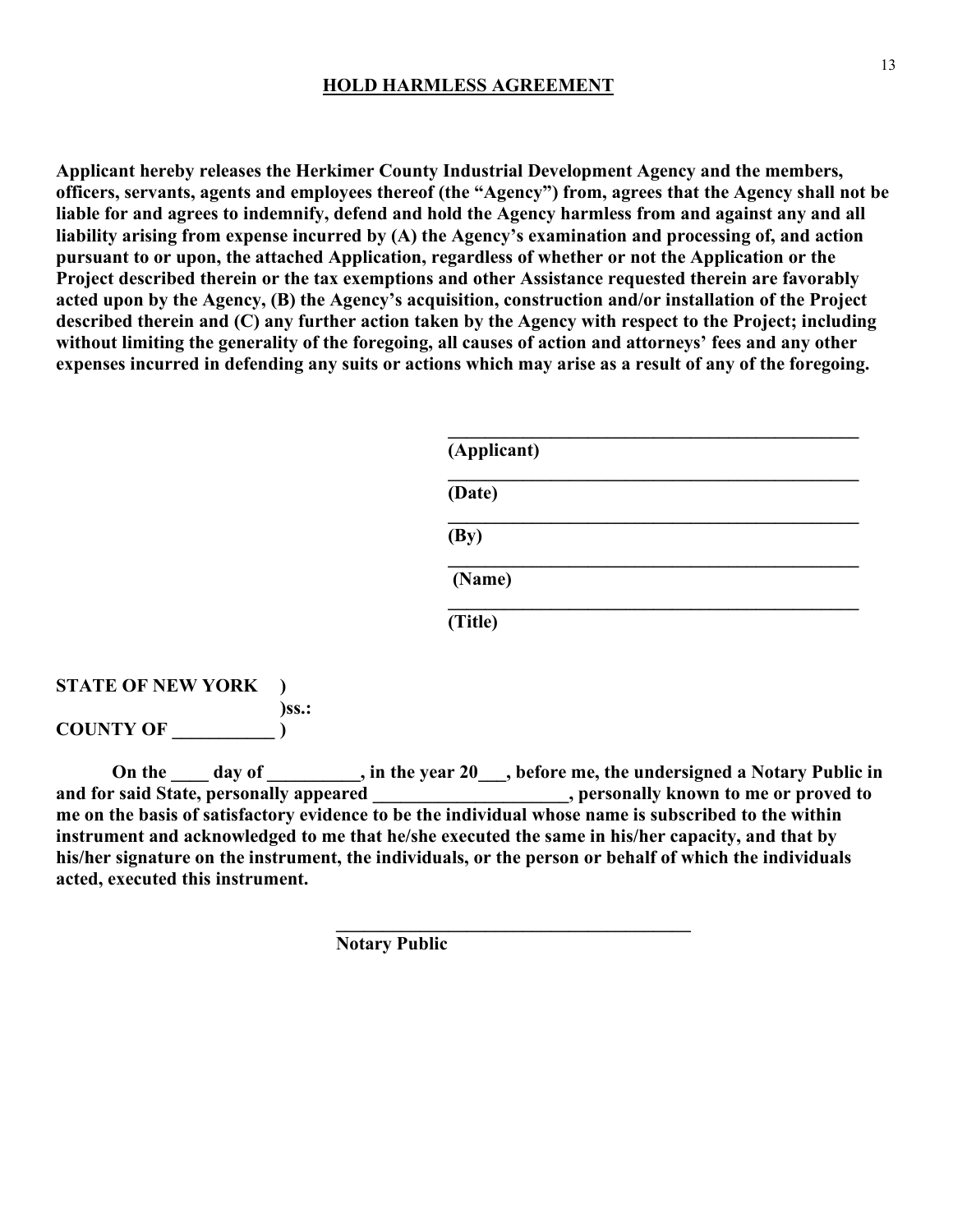#### **CHAIRMAN** Date Appointed

#### **Vincent J. Bono 7/3/2002**

*Current partner in Bono Brothers LLC Manufactured Housing community, Current Chairman of the Herkimer County Legislature.* 

#### **VICE CHAIRMAN**

**David M. Chlus** 4/6/2011 *Financial Consultant at Morgan Stanley for 26 years.* 

#### **SECRETARY**

#### **John Scarano 4/24/2013**

*Former Executive Director of the Herkimer County Chamber of Commerce (10 years); former VP Finance Curtains and Fabrics, manufacturer of lace curtains. (8 years)* 

#### **TREASURER**

**Michael Werenczak 10/26/2011** 

*Current Specialist with the Herkimer County Employment & Training Administration (13 years); former Production Foreman with Special Metals Corporation (12 years), Product Manager for AAR Corporation (5 years); Expeditor for Allied / Bendix Corporation. (5 years)* 

#### **DIRECTOR**

**Cory Albrecht 4/4/2018** 

*Director of the Advanced Institute for Manufacturing at Mohawk Valley Community College, previous Vice President/Business Development Manager at Mohawk Valley Applied Technology Corp. (10 years).*

#### **DIRECTOR**

#### **Catherine Ricci 7/22/2015**

*Employed for 40 years with family owned Ricci Farms, former member of Schuyler Planning Board serving one year as chairperson, former member of Herkimer County Dairy Promotion committee.* 

#### **DIRECTOR**

**Ann Gaworecki 8/07/2019**  *VP/Commercial Lending Officer at Adirondack Bank (15 years)*

*All Above Board Members are appointed by the Herkimer County Board of Legislators and serve at the pleasure of the board.*

**ASSISTANT SECRETARY/TREASURER IDA ATTORNEY Stacey J. Holleran Anthony Hallak, Esq.** 

#### **COMMITTEES**

*Revolving Loan Committee* **Ann Gaworecki, David Chlus, John Scarano**  Audit and Governance Committees **Board as a Whole** *Marketing Committee* **David Chlus, John Scarano Finance Committee Board as a Whole Board as a Whole** 

**Claims Auditor Primary, John Scarano; Secondary, Ann Gaworecki**

**Board Meetings held the last Tuesday of every month at 8:00 AM** *(subject to change)* **At the Herkimer County Chamber of Commerce, Conference Room 420 E. German St., Herkimer, NY**